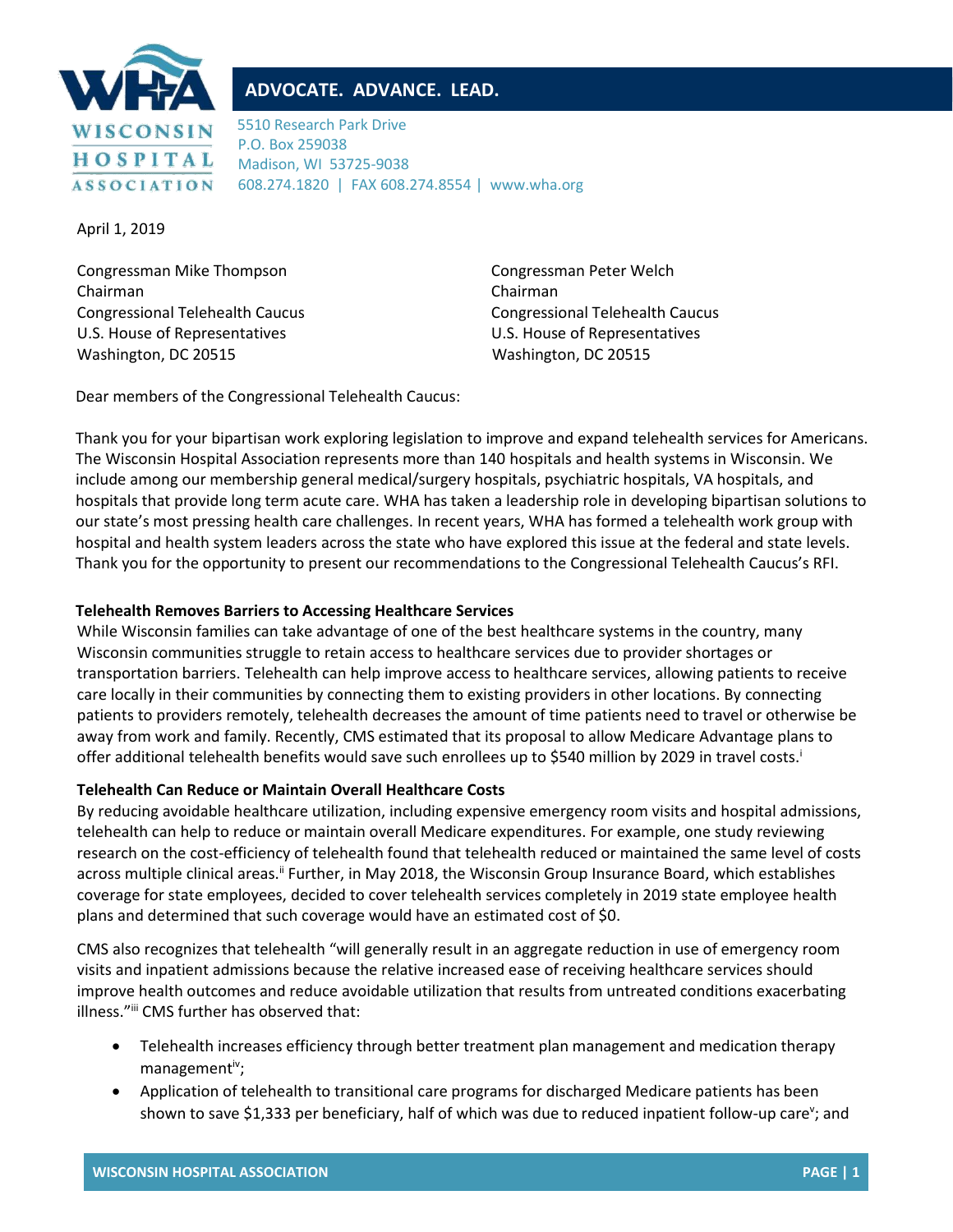• After-hours telemonitoring of patients can reduce healthcare expenditures, with one study showing that such a program saved a skilled nursing facility \$5 for every \$1 spent implementing the program.<sup>vi</sup>

**WHA Applauds Congress & CMS for Recent Efforts to Expand Medicare Access to Telehealth Services** Unfortunately, despite the ability of telehealth to improve healthcare access and reduce or maintain overall healthcare expenditures, **federal statute prohibits Medicare from paying for telehealth services if the patient is located in an urban area or at home**.<sup>vii</sup> But recognizing the value of telehealth, Congress and CMS have recently taken important steps to remove these federal statutory barriers for specific telehealth services and otherwise to expand Medicare access to telehealth services. WHA supports such vital but incremental steps as the following:

- In the Bipartisan Budget Act of 2018, Congress directed Medicare to pay for telestroke services for patients in urban areas and teledialysis services in urban areas or at home. They also allowed Medicare Advantage plans to offer additional telehealth benefits as part of an enrollee's basic benefit package.
- The "Support for Patients and Communities Act," bipartisan opioid reform legislation signed by President Trump in October 2018, allows Medicare to pay for telehealth substance use or co-occurring mental health treatment in urban areas or at home, beginning in July of 2019.
- In its 2018 and 2019 Physician Fee Schedule rules, CMS allowed Medicare to cover remote physiologic monitoring, chronic care remote physiologic monitoring, brief virtual check-in appointments, and remote evaluations of pre-recorded patient information. Critically, CMS determined that such new services were not subject to the federal statute prohibiting Medicare from paying for such services if the patient is located in an urban area or at home.

**Congress Should Fully Repeal the Statutory Prohibition on Medicare Covering In-home or Urban Telehealth** While we applaud the good work Congress and CMS have done to take incremental steps that allow for payment of certain Medicare services in urban areas or at home, we believe that ultimately this should be done for all Medicare services. We respect that some have concerns about potential costs to the Medicare budget, but the evidence we have presented above suggests there is good reason to believe expanding access to telehealth will not lead to an unsustainable increase in Medicare spending.

According to the most recent data we have from the Wisconsin Health Information Organization (all-payer claims database), telehealth services represent less than 1% of all health care services billed for in Wisconsin. While telehealth should lead to a slight increase in utilization, those increases are offset by the improvements in care that decrease other health care spending as discussed above. *We recommend the Congressional Telehealth Caucus explore this and other evidence that suggests telehealth can be expanded without drastically increasing costs. Expanding access to telehealth presents an opportunity to give Americans more choices in how they access their health care, and in a way that will ultimately improve outcomes.*

Thank you again for the opportunity to comment.

Sincerely,<br>Ein Borgerf

Eric Borgerding WHA President & CEO

 $\overline{a}$ 

<sup>i</sup> 83 Fed. Reg. 54,982, 55,055.

ii Torre-Diaz, I., *et al.*, "Cost-Utility and Cost-Effectiveness Studies of Telemedicine, Electronic, and Mobile Health Systems in the Literature: A Systematic Review," *Telemedicine Journal and e-Health* (Feb. 2015).